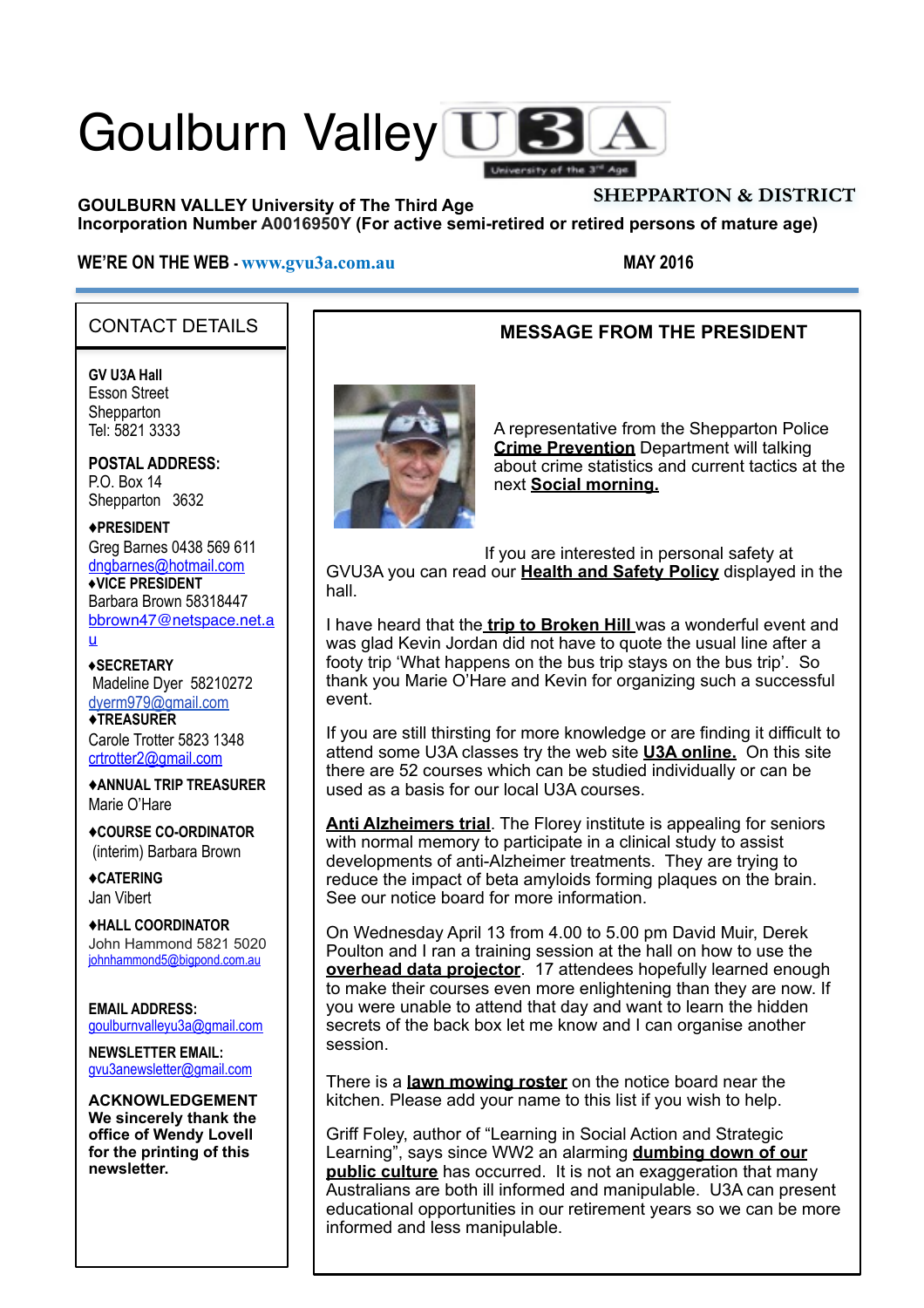#### **SANDRA'S KEEPSAKES**



The project for the month of May is this Mag Holder. For \$28 you receive the timber kit, the paint, paper, embellishments and the necessary instructions to enable you to make your Mag Holder. Please ring Sandra on 58210231 by May 10 so she can order the kits. The project will be made on May 17 with the class commencing at 9 am at the hall and you will be finished by 12 noon.

#### **BIG ISSUES FROM SCIENCE:**

#### **Monday May 16th 1.30 pm**



This month we continue our series on the Big History of our Civilization with information on **The Origins of Our Solar system and Earth**. Earth is uniquely positioned at just the right distance from the sun and composed of the wide range of elements needed for life. Its formation is the fourth threshold of increasing complexity in this course. How did it come about and what is the importance of plate tectonics? And where did the moon come from?

**BIG HISTORY PROJECT / SY 2015-16 / UNIT 4 GUIDE 2** 

Allan Wilson 58221474

#### **ENJOYING LITERATURE**

Our small group meets on the 2nd and 4th Mondays of each month at 2pm to discuss any and all forms of literature.

At the moment our theme is Australian literature, so having completed our reading of "The Summer of the Seventeenth Doll" we have moved on to discussing the life and poetry of Judith Wright.

What will follow? Perhaps members may bring along a favourite Australian short story to share with the group?

We are not all intimidating and welcome new members!

Helen West 58214802 0411 457 462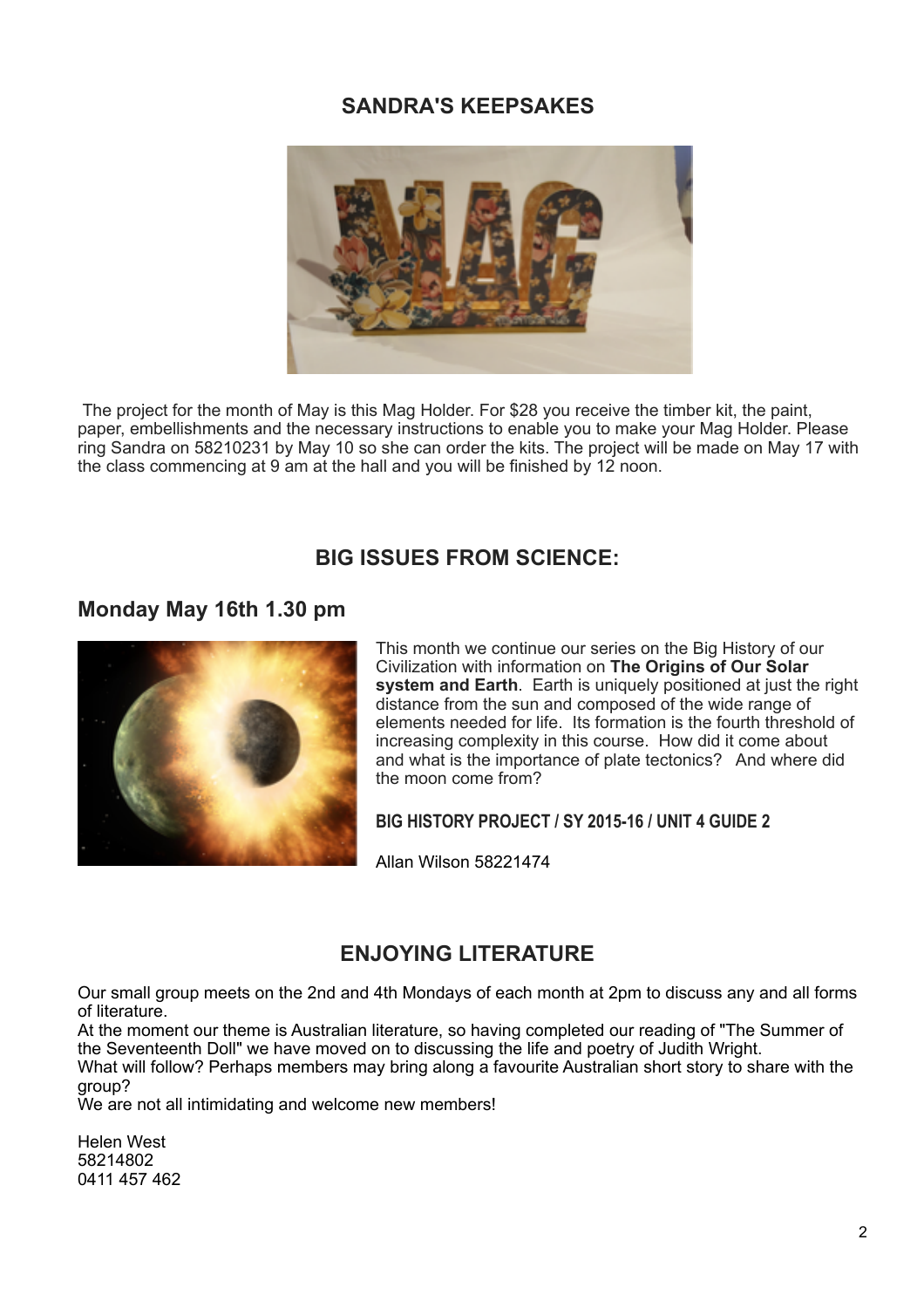#### **WALK AND TALK**



Our April walking group was small because some members were on the Broken Hill and other trips.

Tony, Bev,Ted and myself are in the photo. The natural colours and beauty of Autumn were uplifting as we did the Eurobin Falls walk, passing the charming Ladies Bath on the way.

The Canyon walk along the Ovens River was an easy walk, with us crunching through those russet leaves. Ted then gave us a guided tour of Bright including the Historic Cemetery Tour and the Buckland Valley Bridge.

We had a great day. Thank you Ted and Tony for driving.

Maria Hartel.

On May 11 our walk will be in the Barmah Forest where we hope to have a guide from the Heritage Centre.

Meet at the U3A car park at 8.45am for a 9am departure in shared transport.Bring your own morning tea and lunch and wear suitable shoes and clothes for whatever weather we might encounter.

Christine Wilson 5822 1474 Mob. 0428 399 648

#### **BIRD WATCHING**

Our May 18 outing will be at Cussen Park Tatura. Please meet at the U3A Hall at 9.00 or at the shelter Cussen Park Ross St Tatura at 9.30

Please contact Don Roberts T58252404 M0448889224 or Marg Clarke M0429350875.

#### **CANINE CAPERS**

#### **1st Monday of each month**

Walks from the cafe end of the lake will resume at the 10am time for the autumn and winter. We finish with coffee at the cafe and the staff provide water for the dogs who sit on the covered balcony with us afterwards. Those with walking difficulties can wait at the cafe while we walk their pawsons (Att: Audrey). We have not seen three of Hannah's puppies who reside in Tatura and they had their first birthdays in March. Jeanette organised a birthday party for the event here and will organise a trip to Tatura so we may meet with these 1yo puppies. 'Phone Jeanette for details of trip 0438 214 808, We will car pool where required.

Janiene 0409 337 520

#### **GARDEN CLUB**

**26th May** (4th Thursday of the month) **Violet Town Garden**

Meet at the U3A car park at 9.45am. I have arranged a trip to Violet Town. Barb Ramage has kindly offered her garden. She has a collection of mosaics on display in her garden. Barb will put the urn on for us to have a cuppa but we will need to bring our own drinking mug.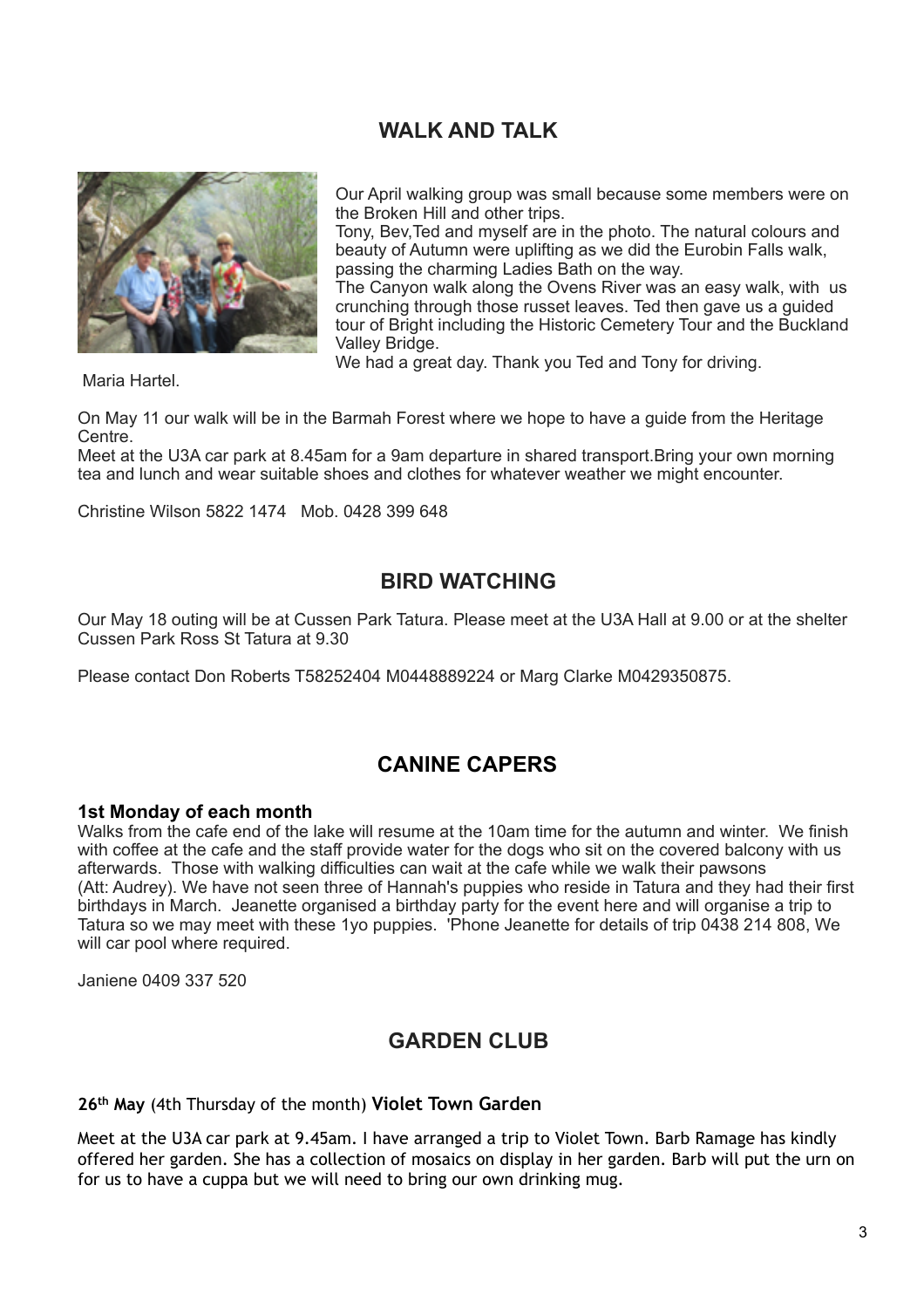### **INDUSTRY TOUR**

Thursday 5th May. EQUINE HOSPITAL at Congupna. 12 seater bus will depart FORD'S DEPOT Telford Drive at 9.30 am. Returning approx. 12 noon. It is on our doorstep but the Shepparton Equine Hospital is known all over Australia for its treatment of horses. We are fortunate that a party of twelve of us will be shown what they do. A bit of walking. Wear closed shoes. COST: \$13.00 a head. Payable to me at the May Social Morning. There will be a list in the entry foyer. First in best dressed. John Hetherington

#### **HISTORICAL STUDIES**

Monday 9th May at 10.00 am. Bill O'Hare's topic is **"A family History"**

Contact John Lawry at [jrlawry@bigpond.com](mailto:jrlawry@bigpond.com) or 58231704

#### **SOCRATES CAFE**

Monday 2nd May at 10.00 am.

The topic for open discussion is " Our Common Humanity"

Monday 23rd May at 10.00 am

The topic for discussion is " The Search for the Positives in Australian Life"

Contact John Lawry at [jrlawry@bigpond.com](mailto:jrlawry@bigpond.com) or 58231704

#### **EARTH SCIENCES**

Earth Sciences is of interest to anyone who wants to learn a little bit more about topics such as how the earth was formed, the structure and composition of rocks and minerals, mining and so much more. If this sounds interesting to you, then why not join us.

When: 10am – 12pm at the U3A Hall on  $3<sup>rd</sup>$ , 4<sup>th</sup> (and 5<sup>th</sup>) Fridays. Occasional excursions take us away from the hall so it's best to phone one of us before joining the group.

Additional lectures at Notre Dame with Nigel Liggins occur ad hoc.

For further information contact Vonn Russel 0358 242 927 or Chris Morom 0428 997 150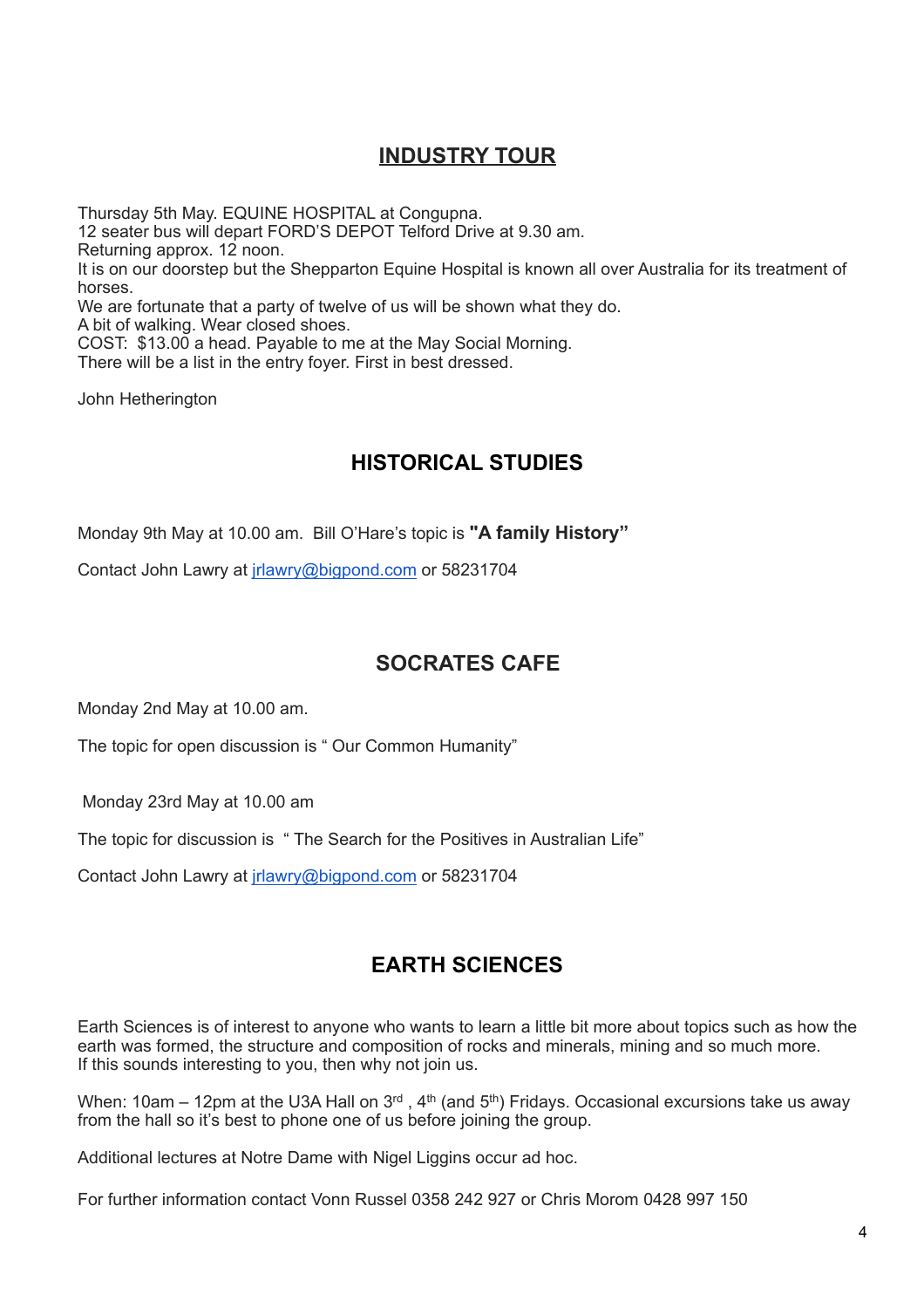#### **IPAD CLASSES - Basics**

A few changes with iPad classes: Carmel Naughton is now leading these, and there is now only one class on Fridays from 2pm until 3pm. However, as Carmel will be away for part of May, Kiki Passenheim will fill in for some classes.

We will also break for the winter months with the last class being 27th May. They will resume on 19th August.

Carmel can be contacted on 0458 216 818.

#### **COMPUTERS**

Computer classes are running well with participants involved in activities of learning Microsoft Excel and Word, emailing – the intricacies of organising, creating, replying, forwarding emails and adding attachments, dealing with photographs, creating Photobooks, registering for PayPal and then going on to buy/sell things on Ebay and simply just learning how to use their computer.

For the people who are wanting to work on Photobooks, it looks as though I'll have to try to fit you into one of my Monday sessions. It might be a bit squashy, but give me a call and I'll see where I can fit you in (class numbers vary from week to week, so it is often 'pot luck' as to how many I have in a class).

For the Class Coordinators who attended a recent instructional session on using the data projector/ media centre. This was really just to show you how easy it is to use. Unfortunately, there wasn't enough time to allow everyone to actually do the hands on time with the equipment. Should you wish to have a go, please give me a call and I'll come in earlier on Mondays to give a hands-on experience.

Computer classes will continue until the end of May when Sonja and I hope to head for warmer areas of Australia for a couple of months. They will recommence sometime in September (if we don't come back earlier/later)!

David Muir

Ph. 58214349 mob. 0414881369

#### **WRITING4PLEASURE**:

Our writing subject for the next meeting is 'Neighbour'. I just know there will be some very interesting tales with this subject.

Once again I am urging any of you who secretly feel you have a good story to tell to come and share it. You will not regret it.

**Time**: 3rd Thursday monthly, 1pm-3.30pm.

**Contacts:** Mary Heneghan 58316997 or Bridgette Brisbane 582713.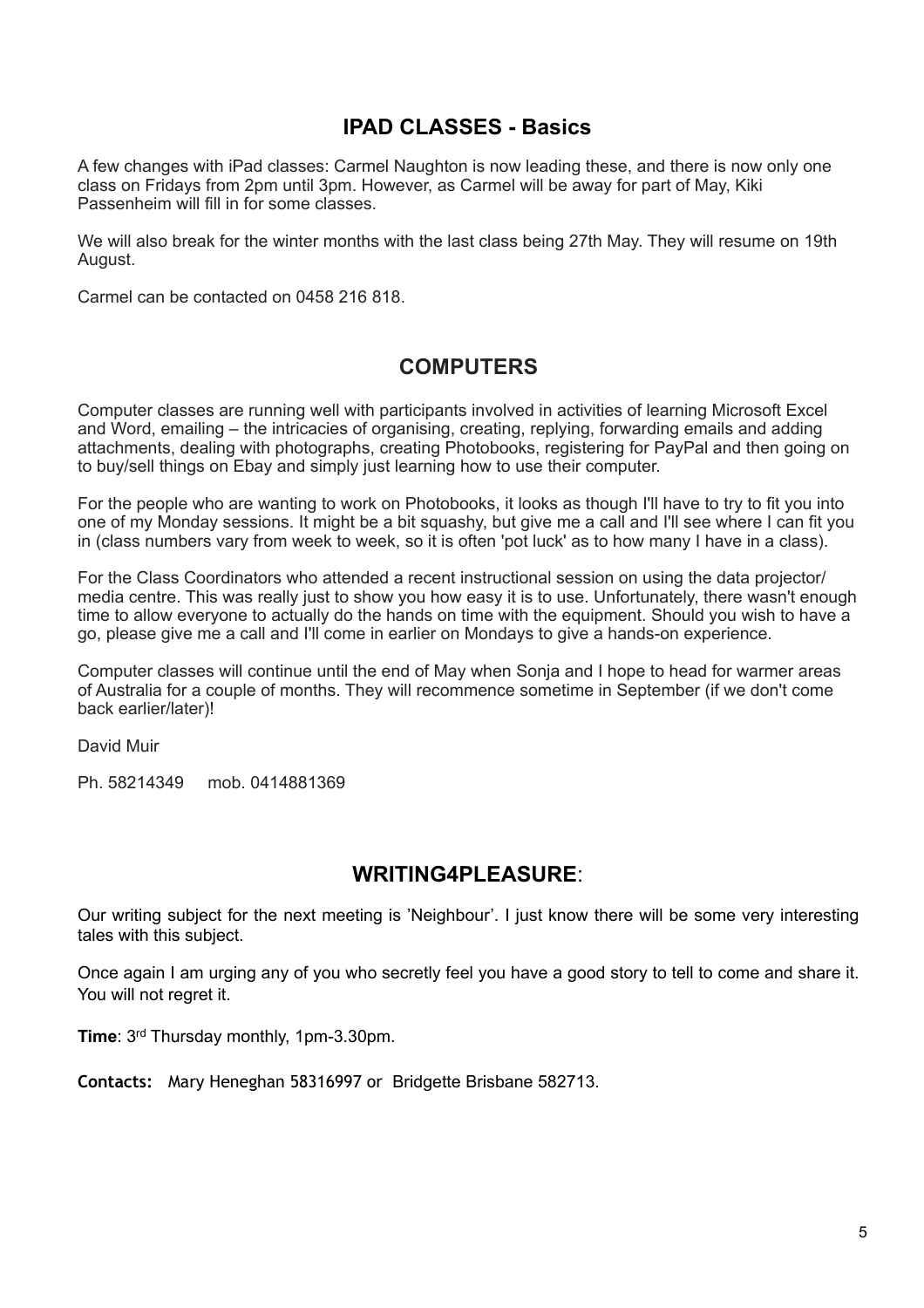#### **NATURAL RESOURCES**

#### **Friday May 6**, 10am U3A Hall

**GUEST SPEAKER**; Renae Ashmore, River Connect Project Officer Greater Shepparton City Council **SUBJECT**; River Connect has been exploring and implementing opportunities to reconnect our community back to the rivers and their floodplains for 10 years.

They have had some big achievements during this time and once again are seeking input from our community and partners to help guide what is next for River Connect.

An overview of River Connect will be given in video format followed by a discussion on to where to next for River Connect.

**Friday May 13**, 10am U3A Hall

**GUEST SPEAKER**; Cathie Scott, Chairperson Goulburn Valley Water. **SUBJECT**; Will give a brief overview of Goulburn Valley Water, highlight some of the major successes, focussing particularly on G V Water's Southern region and highlight where the future challenges and opportunities may lie.

John Dainton 58213881

#### **MONDAY LUNCH GROUP**

#### **May dates:**

2nd Park Lake Motel 9th Cellar 47 16th Terminus Hotel 23rd Pepper Mill 30th King City

JOY MARKEY PH 58216387.

#### **2016 TRIP TO BROKEN HILL**







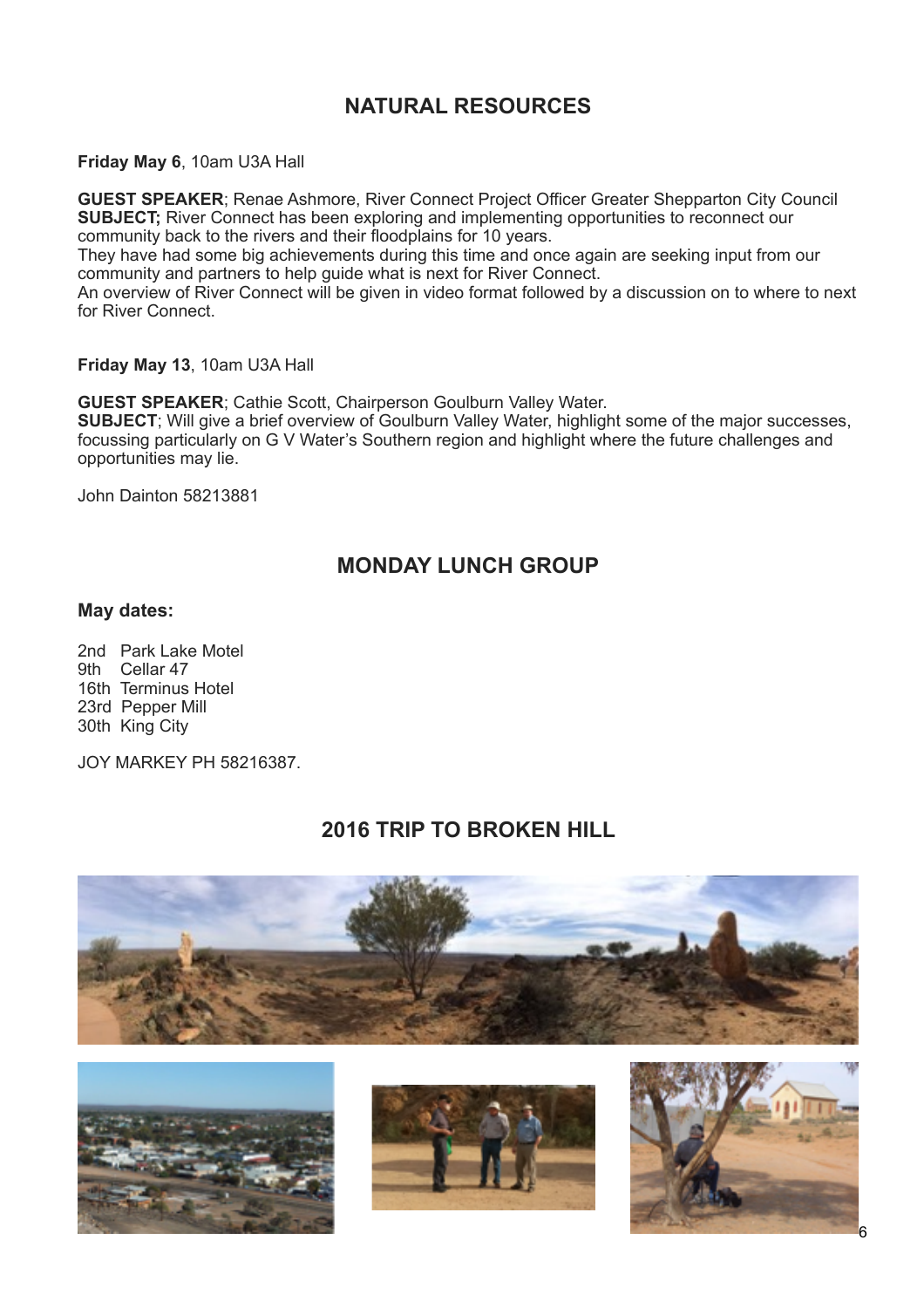Our destination is 800 km north west of the green Goulburn Valley, what will it be like? The thoughts of the 46 people were full of excitement as Ford's driver Malcolm Moore drove the bus out of the depot at 8am on Monday 11th April. Past patches of irrigation we went until Mildura and Wentworth where the Murray and Darling rivers seemed to be flowing freely until it was explained to us that the levels were held up with a weir. Richard Brown had good information to share with us about the water situation. But what a wonderful experience then followed- cruising on both these rivers while the sun set and as darkness came, seeing the white trunks of the gums lit up as we passed by, barely disturbing the sleeping birds at the water's edge.

Tuesday, further from home and a look at the true state of the Darling river, way way below the level of the heights experienced in floods and the little water there was, was that sickly green we had heard about. A long unsealed road was starting to give us the feeling of remoteness and isolation with lunch time sandwiches in the small Menindee town. How about the Menindee Lakes, are they really dry? Past where Burke and Wills had stopped under a tree long ago, we continued by several totally dry lakes until a surprise at Copi Hollow Lake where by some forethought, the available water had been collected in this small deeper lake. After all, Broken Hill needs some water so maybe we can still have a shower when we get there! Soon we saw what Broken Hill was all about - mining! A small mountain of rock - the Line of Lode we learnt to call it, some poppet heads, and a City - the only heritage listed city in the world with wide streets, and lovely old buildings holding historical and artistic information for us to peruse in the next three days and collectables to tempt us.

Wednesday. A taste of Broken Hill art at Pro Hart's gallery and what better place to buy silver jewellery than a jewellery shop in Broken Hill where silver lead and zinc have been mined since 1883. Then at White's, we heard what mining was really like then and now, and what the difference is between the heavy galena ore (lead) and the much lighter zinc ore.

Thursday, where was the silver first found? Better go to Silverton to find out. The brave and fit went down an old silver mine to get the feel of the back-breaking job those old Cornish miners did in cramped conditions. It was hard for us to believe how thriving their nearby town of Silverton had been in its hey day. Great for painters like Ross who travelled with us, and great for Mel Gibson and his mates who starred in Max Max 2 right there in that isolated place.

Friday, past more feral goats, emus and kangaroos, the bus took us to see the sculptures by international experts placed on a rocky hill top where eagles once made their home. But we mustn't miss anything back in Broken Hill! There were still visits to see more history in art, railway and migrant museums, and geology displays. We were feeling isolated by now but perhaps our greatest delight was our visit to the Flying Doctor Service. We felt so proud of the "mantle of safety" that the wonderful men and women and their flying machines give to the *very* remote areas of our vast country, all started by Flynn of the Inland and his determination to make it happen. Credit cards got a good airing there in the shop as we found quality goods and souvenirs to buy to help a very good cause.

Saturday, a long trip home. By now we knew a lot about this mining town which is running out of the precious ore, and we were back in the bus to retrace our steps through the bluebush, saltbush and mallee country that Allan Wilson had been educating us on our way through. Don Brisbane won the Australiana quiz that Allan had prepared to help pass the time while we gradually came back to familiar country - still waiting for rain like everywhere we had been. We have lots of good memories of places and people we shared the trip with and give our sincere thanks to Kevin Jordan and Marie O'Hare for being the organisers of a totally successful trip into this very different and historical part of Australia. Christine Wilson